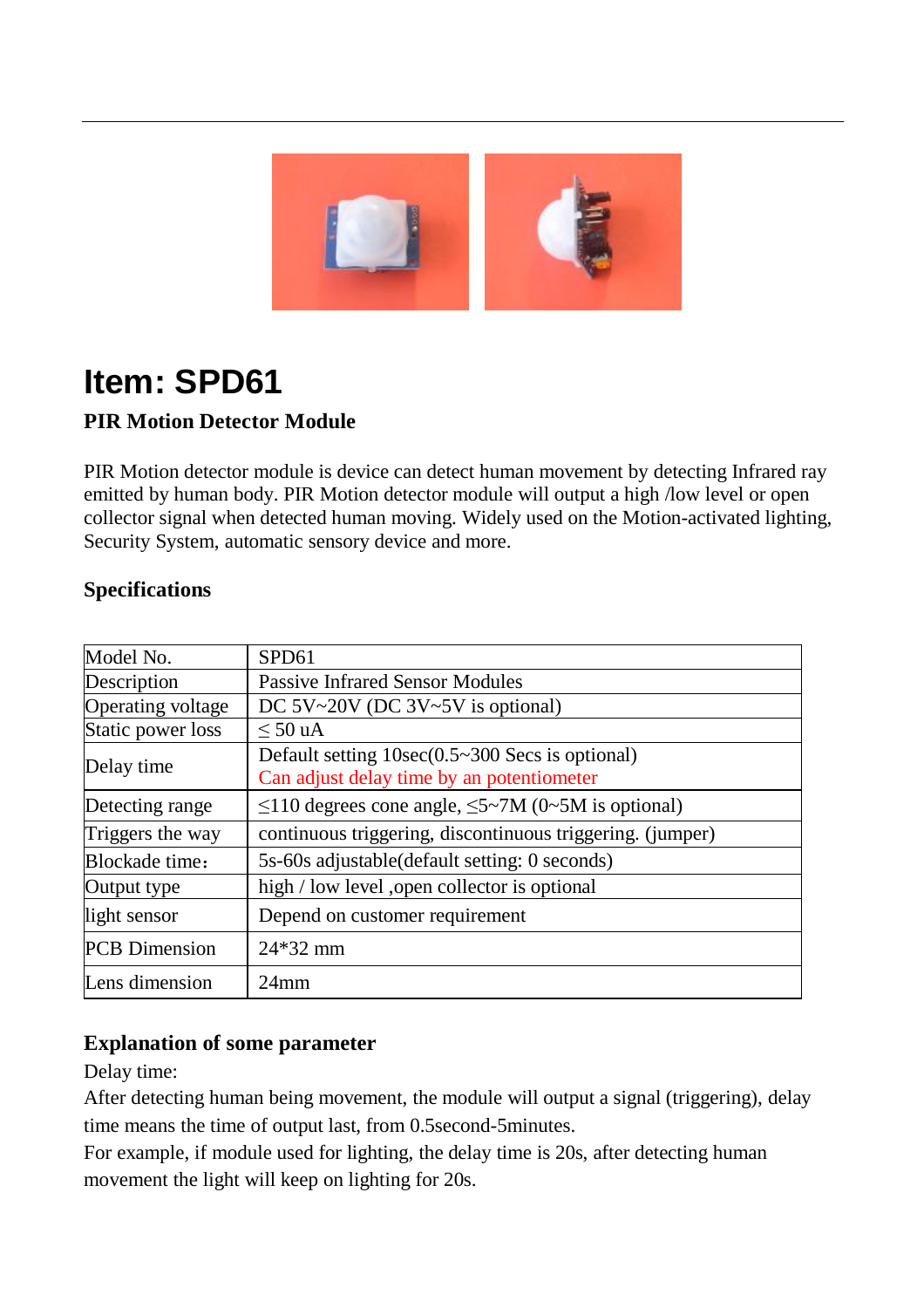Blockade time:

After delay time over, there will be a time period of blockade, in this period, any movement can not trigger the module, default setting is 0 sec.

#### **Detect range**



## **Typical Application**

Output type: High/low level



Output type: open collector